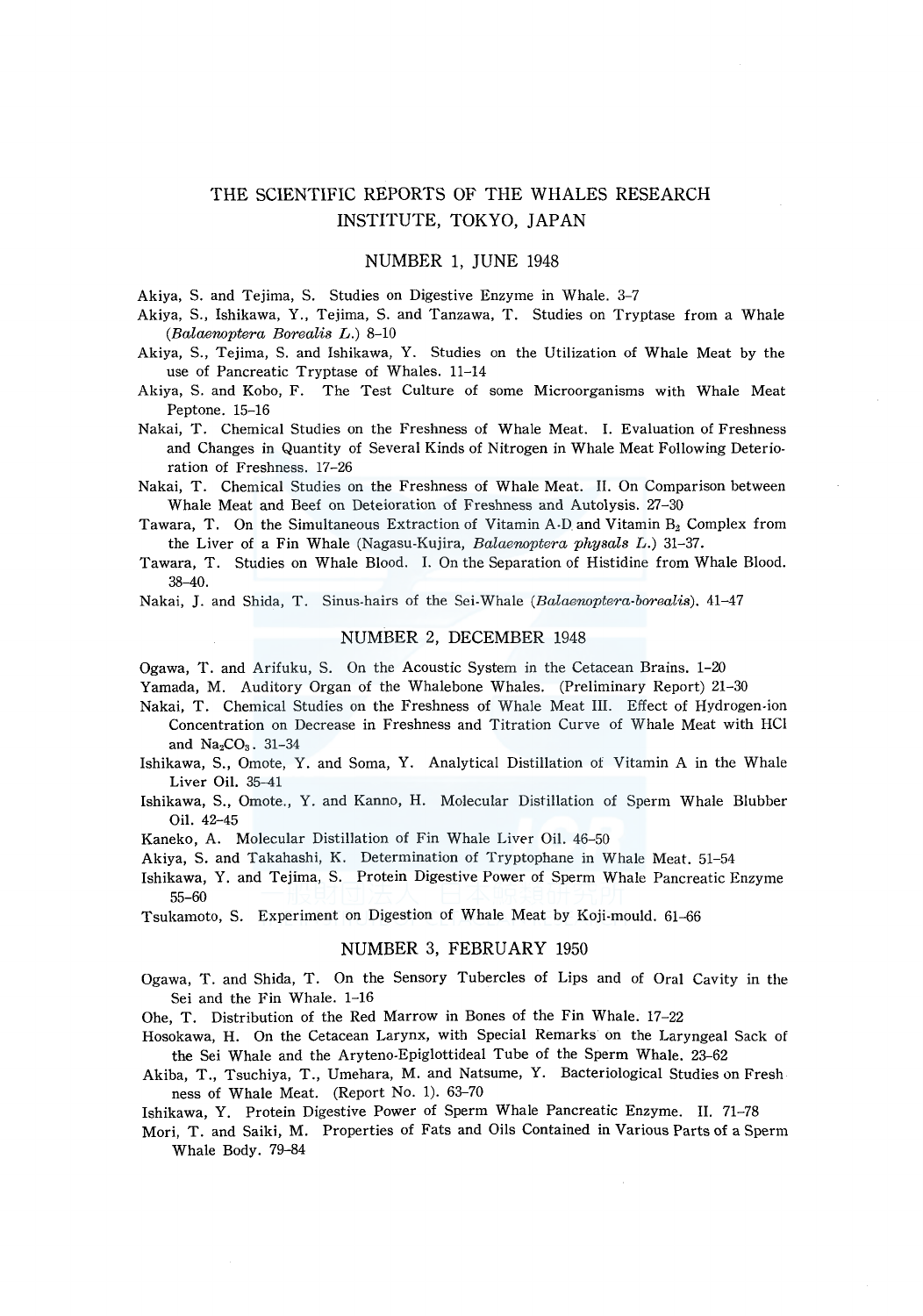Tawara, T. and Fukazawa, R. Studies on Kitol I. Preparation of Kitol from Whale Liver Oil. 85-88

Tawara, T. and Fukazawa, R. Studies on Kitol. II. Influence of Kitol Fraction on the Determination of the International Unit of Vitamin A. 89-91

Tawawa, T. and Fukazawa, R. Studies on Kitol. III. The effect of Sunlight, Air and Heat on the Vitamin A and Kitol Fractions. 92-95

Tawara, T. On the Respiratory Pigments of Whale (Studies on Whale Blood *II.)* 96-101 Yoshida, M. Research on Methionine in Whale. 102-105

Mizue, K. Factory Ship Whaling Around Bonin Islands in 1948. 106-118

Mizue, K. and Jimbo, H. Statistic Study of Foetuses of Whales. 119-131

Nishiwaki, M. and Hayashi, K. Biological Survey of Fin and Blue Whales Taken in the Antarctic Season 1947-48 by the Japanese Fleet. 132-190

# NUMBER 4, AUGUST 1950

- Omura, H. On the Body Weight of Sperm and Sei Whales located in the Adjacent Waters of Japan. 1-13
- Omura, H. Diatom Infection on Blue and Fin Whales in the Antarctic Whaling Area V (the Ross Sea Area). 14-26

Omura, H. Whales in the Adjacent Waters of Japan. 27-113

Nishiwaki, M. Determination of the Age of Antarctic Blue and Fin Whales by the Colour Changes in Crystalline Lens. 115-161

Nishiwaki, M. Age Characteristics in Baleen Plates. 162-183

Nishiwaki, M. On the Body Weight of Whales. 184-209

# NUMBER 5, JUNE 1951

- Akiba, T., Umehara, M. and Natsume, Y. Bacteriological Studies on Freshness of Whale Meat. (Report No. II). 1-4-
- Hosokawa, H. On the Pelvic Cartilages of the Balaenoptera-Foetuses, with Remarks on the Specifical and Sexual Difference. 5-15
- Ohe, T. Iconography on the Abdominal Cavity and Viscera of the Balaenoptera, with Special Remarks upon the Peritoneal Coverings. 17-39
- Akiya, S. and Hoshino, 0. Isolation of Histidine from Whale Blood Using 3, 4-Dichlorobenzene Sulfonic Acid. 41-47
- Tawara, T. and Fukazawa, R. Studies on Kitol IV. Purification of Kitol by Chromatographie. 49-51
- Ishikawa, S., Omote, Y. and Okuda, H. Substances Related to Vitamin A in the Whale Liver Oil. 53-59

Ishikawa, S., Omote, Y., Kijima, M. and Okuda, H. Thermal Decomposition of Kitol. 61-69 Mizue, K. Grey Whales in the East Sea Area of Korea. 71-79

Mizue, K. Food of Whales (In the Adjacent Waters of Japan). 81-90

Nishiwaki, M. and Ohe T. Biological Investigation on Blue Whales *(Balaenoptera musculus)* and Fin Whales *(Baraenoptera physalus)* Caught by the Japanese Antarctic Whaling Fleets. 91-167

# NUMBER 6, DECEMBER 1951

Hosokawa, H. On the Extrinsic Eye Muscles of the Whale, with Special Remarks upon the Innervation and Function of the Musculus Retractor Bulbi. 1-33

Murata, T. Histological Studies on the Respiratory Portions of the Lungs of Cetacea. 35-47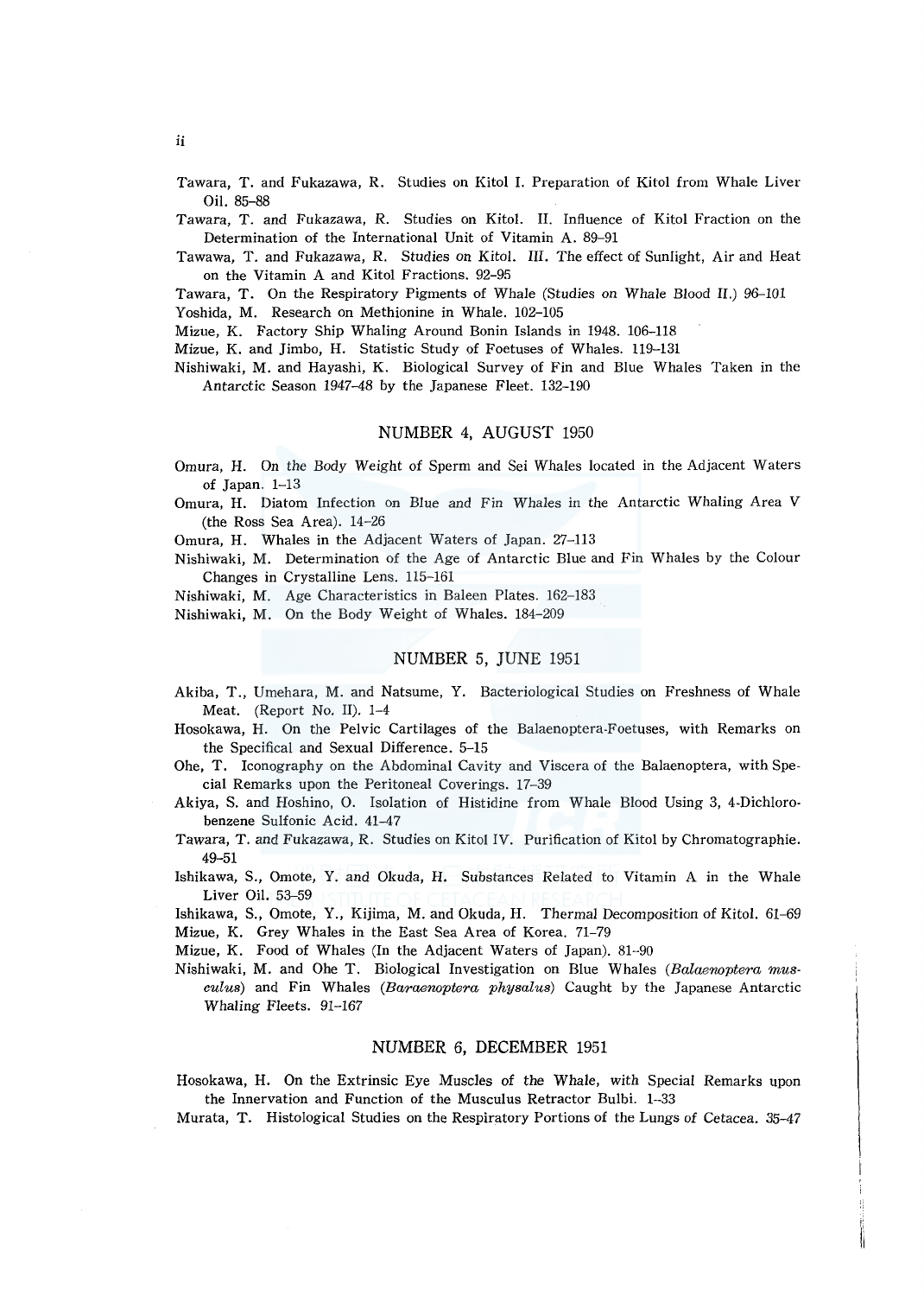Kojima, T. On the Brain of the Sperm Whale *(Physeter Catodon* L.). 49-72

- Mizue, K. and Murata, T. Biological Investigation on the Whales Caught by the Japanese Antarctic Whaling Fleets Season 1949-50. 73-131
- Nishiwaki, M. On the Periodic Mark on the Baleen Plates as the Sign of Annual Growth. 133-152
- Nishiwaki, M. and Hibiya, T. On the Sexual Maturity of the Sperm Whales *(Physeter catodon)* found in the Adjacent Waters of Japan (I). 153-165
- Nakai, T. Chemical Studies on Freshness of Whale Meat. IV. Some informations of *Achromobacter ubiquitum* isolated from Whale Carcass. 167-176
- Nakai, T. and Ono, H. The Effects of Electric Shock and Fatigue on Post-mortem Changes in Muscle. 177-185
- Omote, Y. Complete Recovery of Vitamin A from Molecular Distillation Residue of Whaleliver Oil. 187-191
- Omote, Y. Chemical Structure of Kitol (I). Double Bonds and Hydroxyl Groups. 193-198
- Hirata, M. Experimental Investigation on Flattened Head Harpoon an Attempt for Restraining Ricochet. 199-207

# NUMBER 7, JULY 1952

- Ogawa, T. On the Cardiac Nerves of Some Cetacea, with Special Reference to those of *Berardius Bairdii* Stejneger. 1-22
- Akiya, S., Hoshino, 0. and Motohashi, N. On an Attempt to Preserve Whale Meat Freshness with 5-Nitrofurfuriden Aminoguanidine from Decay. 23-30
- Akiya, S. and Sawamura, R. Colorimetric Determination of 5-Nitro-2 furfuridene Aminoguanidine. 31-36
- Tomiyama, S. and Takao, M. Studies on Utilization of Higher Fatty Alcohol from Sperm Whale Oil. 37-46
- Omote, Y. A Rapid Method for the Separate Determination of Vitamin A and Kitol in the Whale-liver Oil. 47-50
- Arai, Y. and Sakai, S. Whale Meat in Nutrition. 51-67
- Yamaguchi, K. and Fujino, K. On the Serological Constitution of Striped Dolphin *(Prodelphinus caeruleo-albus* (Meyen)) (I). 69-77
- Nishimoto, S., Tozawa, M. and Kawakami, T. Food of Sei Whales *(Balaenoptera borealis)*  Caught in the Bonin Island Waters. 79-85
- Nishiwaki, M. On the Age-Determination of Mystacoceti, Chiefly Blue and Fin Whales. 87-119
- Nishiwaki, M. and Hibiya, T. On the Sexual Maturity of the Sperm Whales *(Physeter catodon)* Found in the Adjacent Waters of Japan (II). 121-124
- Ohno, M. and Fujino, K. Biological Investigation on the Whales Caught by the Japanese Antarctic Whaling Fleets, Season 1950/51. 125-188

### NUMBER 8, JUNE 1953

Yamada, M. Contribution to the Anatomy of the Organ of Hearing of Whales. 1-79

- Omura, H. Biological Study on Humpback Whales in the Antartic Whaling Areas IV and v. 81-102
- Fujino, K. On the Serological Constitution of the Sei-, Fin-, Blue- and Humpback-Whales (I). 103-125
- Ogawa, T. On the Presence and Disappearance of the Hind Limb in the Cetacean Embryos. 127-132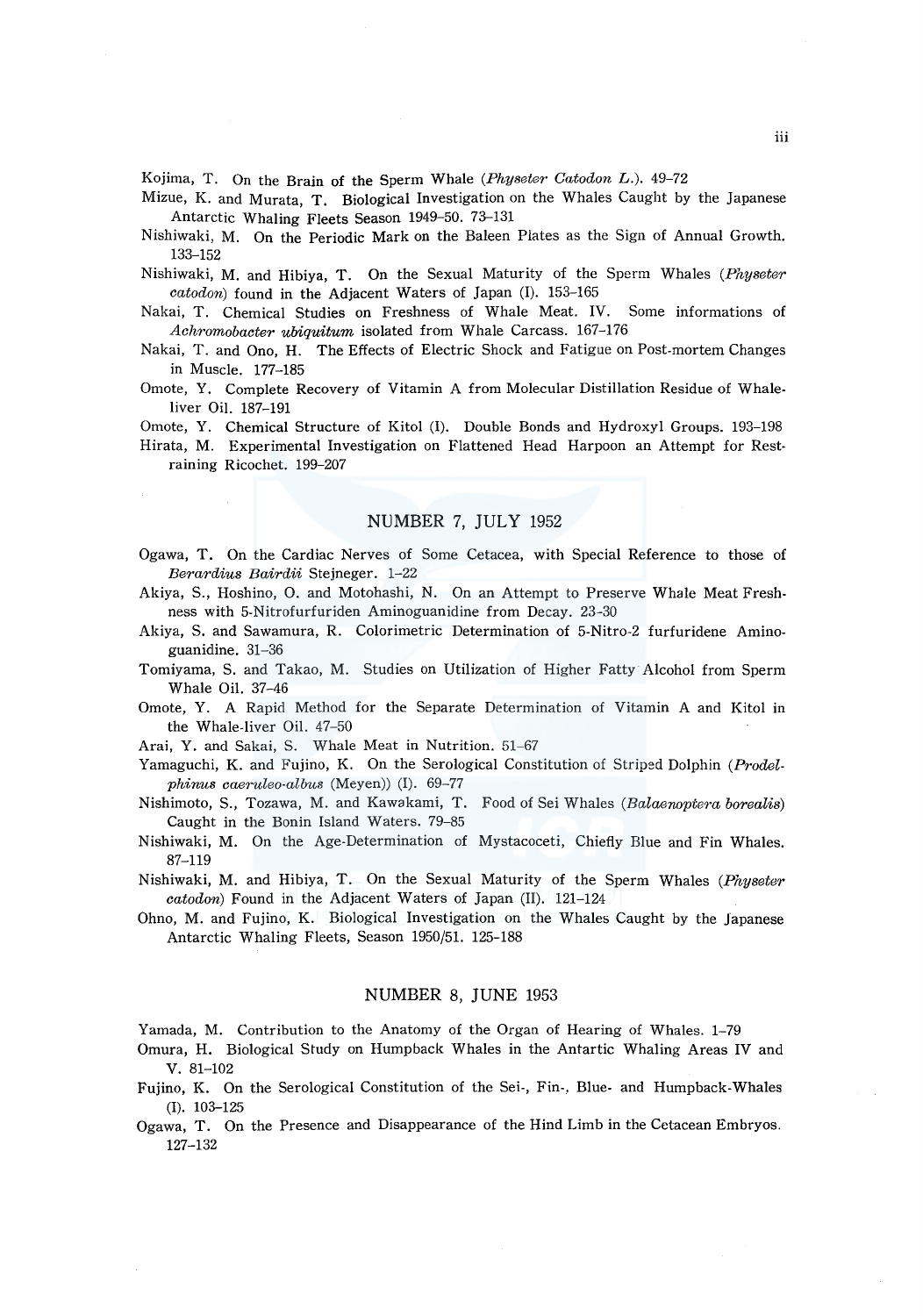Nishiwaki, M. and Yagi, T. On the Age and the Growth of Teeth in a Dolphin, *Prodelphinus caeruleo-albus).* (I). 133-146

Kakuwa, Z., Kawakami, T. and Iguchi, K. Biological Investigation on the Whales Caught by the Japanese Antarctic Whaling Fleets in the 1951-52 Season. 147-213

Nishiwaki, M. Hermaphroditism in a Dolphin *(Prodelphinus caeruleo-albus).* 215-218

### NUMBER 9, JUNE 1954

Akiya, S., Hoshino, 0. and Motohashi, N. Attempt to Preserve Freshness of Whale Meat with Germicides. II. 1-10

Ogawa, T. On the Musculature of the Sinus Venosus and its Continuation with the Socalled Conducting System of the Whale's Heart. 11-35

Yamada, M. Some Remarks on the Pygmy Sperm Whale, *Kogia.* 37-58

Yamada, M. An Account of a Rare Propoise, *Feresa* Gray from Japan. 59-88

Omura, H. and Fujino, K. Sei Whales in the Adjacent Waters of Japan. II. Further Studies on the External Characters. 89-103

Fujino, K. On the Serological Constitution of the Sperm- and Baired Beaked-Whales (I) Blood Groups of the Sperm- and Baired Beaked-Whales. 105-120

Fujino, K. On the Body Proportions of the Fin Whales *(Balaenoptera physalus* (L) Caught in the Northern Pacific Ocean (I) (Preliminary Report). 121-163

Nishiwaki, M., Hibiya, T. and Kimura, S. On the Sexual Maturity of the Sei Whale of the Bonin Waters. 165-177

Uda, M. Studies of the Relation between the Whaling Grounds and the Hidrographical Conditions (I). 179-187

#### NUMBER 10, JUNE 1955

Hosokawa, H. Cross-Section of a 12 mm. Dolphin Embryo. 1-68

Nemoto, T. White Scars on Whales (I) Lamprey Marks. 69-77

Omura, H. and Nemoto, T. Sei Whales in the Adjacent Waters of Japan III. Relation between Movement and Water Temperature of the Sea. 79-87

Omura, H., Fujino, K. and Kimura, S. Beaked Whale *Beradius bairdi* of Japan, with Notes on *Ziphius cavirostris.* 89-132

Fujino, K. On the Body Weight of the Sei Whales Located in the Adjacent Waters of Japan (II). 133-141

Nishiwaki, M. On the Sexual Maturitiy of the Antarctic Male Sperm Whale *Physeter catodon* L.). 143-149

Ohta, K. and Others. Composition of Fin Whale Milk. 151-167

### NUMBER 11, JUNE 1956

Omura, H. and Sakiura, H. Studies on the Little Piked Whale from the Coast of Japan. 1-37

Nishiwaki, M., Hibiya, T. and Kimura, S. On the Sexual Maturity of the Sperm Whale *(Physeter catodon)* Found in the North Pacific. 39-46

Fujino, K. On the Body Prorortions of the Sperm Whales *(Physeler Catodon).* 47-83

Fujino, K. On the Serological Constitution of the Fin Whales II. Further Studies on Blood Groups. 85-98

Nemoto, T. On the Diatoms of the Skin Film of Whales in the Northern Pacific. 99-132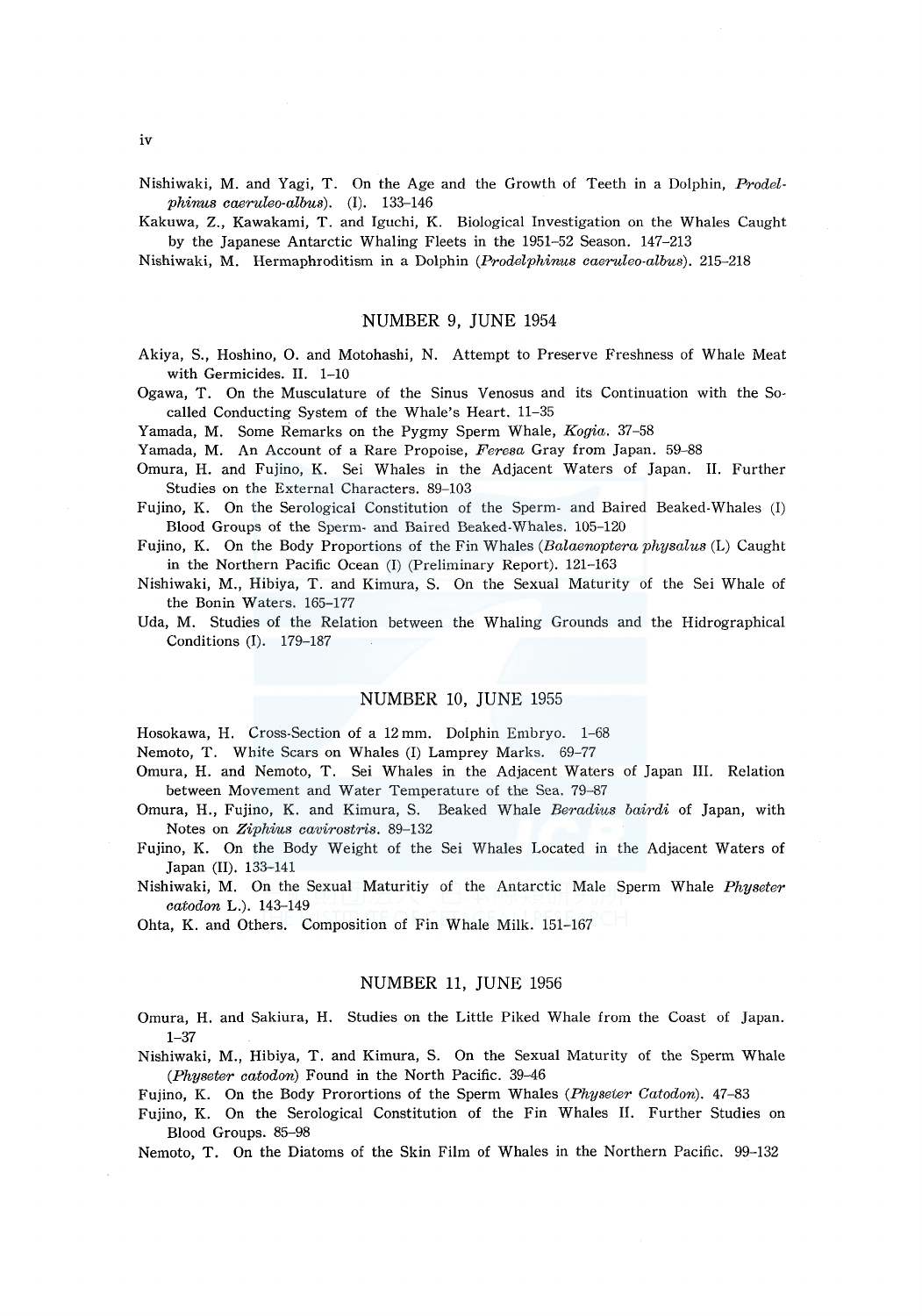Hoshina, T. and Sugiura, Y. On a Skin Disease and a Nematode Parasite of a Dolphin, *Tursiops truncatus* (Montagu, 1821). 133-138

lwai, E. Descriptions on Unidentified Species of Dibranchiate Cephalopods. I. An Oegopsiden Squid belonging to the Genus *Architeuthis.* 139-151

- lwai, E. Descriptions on Unidentified Species of Dibranchiate Cephalopods. II. A Cranchiidae Squid of the Genus *Taonius.* 153-161
- Uda, M. and Nasu, K. Studies of the Whaling Grounds in the Northern Sea-Region of the Pacific Ocean in Relation to the Meteorological and Oceanographic Conditions. (Part l). 163-179

Kimura, S. and Nemoto, T. Note on a Minke Whale Kept Alive in Aquarium. 181-189

Ishikawa, Y. A Characteristic Property of Whale Oils concerning the Absorption of Gases. I. On the Absorption of Carbon Dioxide by Whale Oils. 191-213

### NUMBER 12, JUNE 1957

Omura, H. Osteological Study of the Little Piked Whale from the Coast of Japan. 1-21 Nishiwaki, M. Age Characteristics of Ear Plugs of Whales. 23-32

Nemoto, T. Foods of Baleen Whales in the Northern Pacific. 33-89

Nasu, K. Oceanographic Conditions of the Whaling Grounds in the Waters Adjacent to Aleutian Islands and the Bering Sea in Summer of 1955. 91-101

Kimura, S. The Twinning in Southern Fin Whales. 103-125

Ichihara, T. An Application of Linear Discriminant Function to External Measurements of Fin Whale. 127-189

Nishiwaki, M. Very Small Embryo of Cetacea. 191-192

Nishiwaki, M. One-eyed Monster of Fin Whale. 193-195

- Ogawa, T. and Kamiya, T. A Case of the Cachalot with Protruded Rudimentary Hind Limbs. 197-208
- Uda, M. and Dairokuno, A. Studies of the Relation between the Whaling Grounds and the Hydrographic Conditions. (II) A study of the Relation between the Whaling Grounds off Kinkazan and the Boundary of Water Masses. 209-224

Abe, T. Notes on Fishes from the Stomachs of Whales Taken in the Antarctic. I *Xenocyttus nemotoi,* a New Genus and New Species of Zeomorph Fish of the Subfamily *Oreosominae* (Goode and Bean, 1895). 225-233

Tsuyuki, H. On the Oils Contained in Various Blubbers of Northern Elephant Seal, *Mirounga angustirostris.* 235-240

# NUMBER 13, SEPTEMBER 1958

Omura, H. North Pacific Right Whale. 1-52

- Nishiwaki, M. and Kamiya, T. A Beaked Whale *Mesoplodon* Stranded at Oiso Beach, Japan. 53-83
- Nishiwaki, M. and Handa, C. Killer Whales Caught in the Coastal Waters off Japan for Recent 10 Years. 85-96
- Ohsumi, S. (Kimura), Nishiwaki, M. and Hibiya, T. Growth of Fin Whale in the Northern Pacific. 97-133
- Nishiwaki, M., Hibiya, T. and Ohsumi, S. (Kimura). Age Study of Sperm Whale Based on Reading of Tooth Laminations. 135-153
- Nishiwaki, M., Ichihara, T. and Ohsumi, S. (Kimura). Age Studies of Fin Whale Based on Ear Plug. 155-169
- Fujino, K. On the Serological Constitution of Fin Whale III. Human B Blood Group Su-b